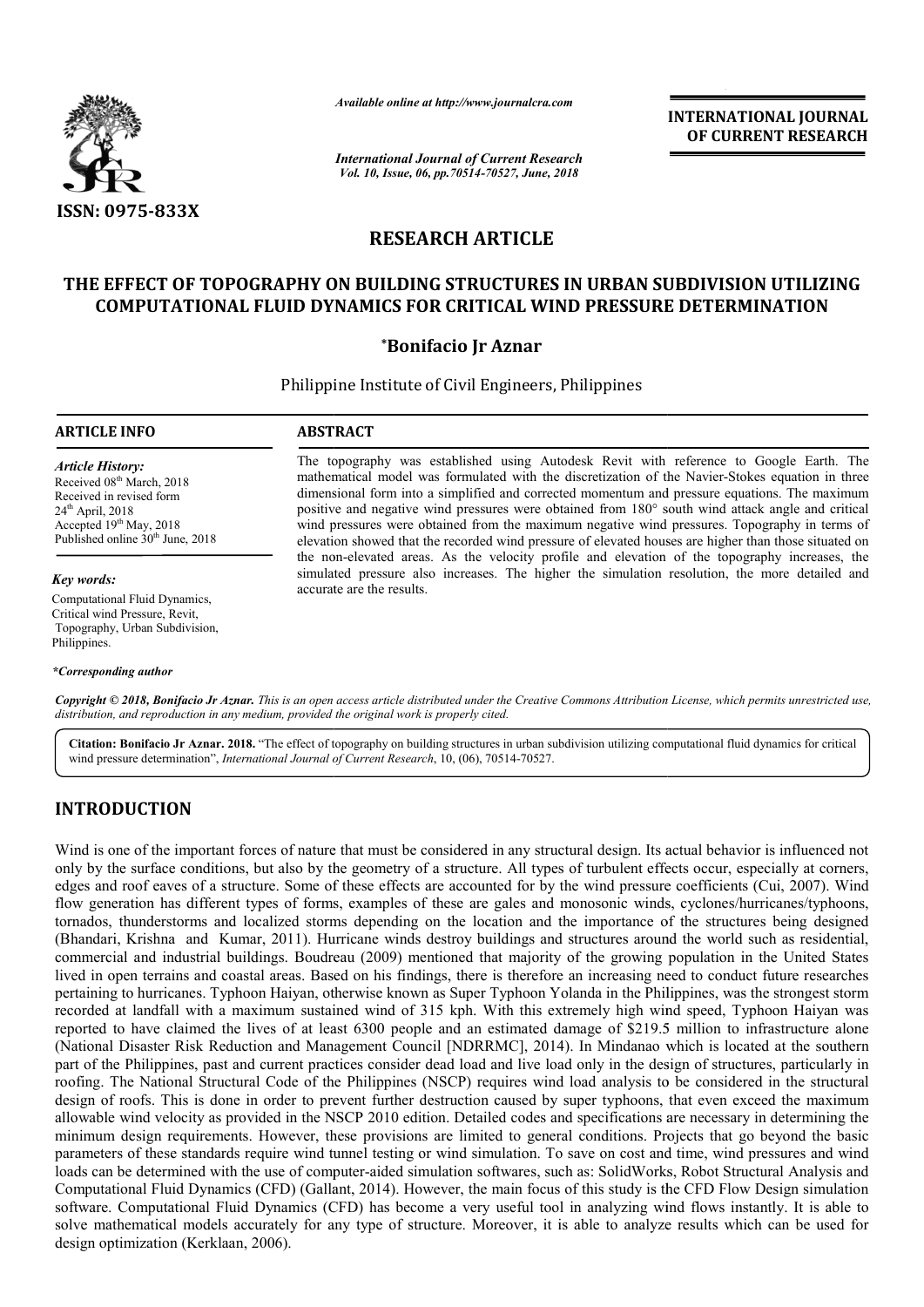These results would lead to a more efficient structural design. Reiter (2008) states that CFD simulation programs have a huge advantage over wind tunnel tests. Through the use of CFD simulation programs, both quantitative and qualitative wind flow representation of the entire volume can be obtained. Results of these simulation programs can be used as a structural design reference. Accuracy of these tools can be proven in correlation with the following: field test results, current NSCP wind specifications and theoretical concepts. In this study, the CFD Flow Design 2014 virtual wind simulation program and Autodesk Revit Building Information Modeling 2015 were utilized in order to simulate the different wind velocities affecting the topography of a sample urban subdivision. They were also used to determine the critical wind pressures of the building structures as reference for structural design. This study is unique compared to other studies since the software used in mathematical modeling and wind simulation was new in the locality. The purpose of this study is to determine the effect of topography on building structures in urban subdivision utilizing computational fluid dynamics for critical wind pressure determination. Specifically, it has the following objectives:

- To establish the topography of sample subdivision;
- To formulate a mathematical model as input to CFD;
- To conduct simulations for varying wind velocities affecting the topography of sample subdivision; and,
- To determine the critical wind pressures of the building structures of sample subdivision.

### **Review of Related Literature**

**Wind Engineering on Structures:** Wind engineering is a field in structural engineering that has been evolving over the centuries. Over 350 years ago, Torricelli invented the barometer to measure air pressure. This invention was considered as the first step in wind engineering. Measurements of the actual wind flows to predict the forces transferred to engineered structures with the use of wind tunnels in either actual or virtual was the core in wind engineering (Boudreau, 2009). The high degree of industrialization and speedy construction were the reasons why light-weight gable roof buildings had been extensively used in low-rise commercial and industrial buildings. However, their relatively light dead load and flexibility made them most vulnerable to wind load which was considered as a significant type of load in structural design (Jing and Li, 2013). These factors led to the development of various building codes relative to wind loads across the world as a design tool for structural engineers. Accurate knowledge of wind pressure and its coefficients on the walls and roofs of structures are necessary for the design of wind-resistant structures. Holmes (1994) investigated wind pressure characteristics acting on the walls and roofs of gable-roofed houses. He took into consideration the effects of elevation, roof pitch and grouping of buildings on the external pressures. The characteristics of long low-rise structures with gable roofs on the large aspect ratio were studied by Kanda and Maruta (1993). They discovered that the large negative values of mean wind pressure and peak wind pressure were generated on the leeward surface for a 45° wind attack angle. They concluded that the main sources of large negative wind pressure values were generated on the leeward side of a structure.

Meecham, Surry and Davenport (1991) evaluated the performances of gabled roof and hip roof building models. They reported the dominance of hip roof over gabled roof. Their statement was based on the result that the peak pressure on the hip roof was reduced by about 50% compared to that of the gabled roof. Holmes (1986) conducted a study on the effects of the elevation of houses and the roof pitch. His findings revealed that elevated houses performed worse than the non-elevated ones considering the same roof pitch. The 15° roof pitch recorded all negative wind pressure coefficients, while the 20° and 30° pitch had near zero and almost zero on the windward side of the roof, respectively. Prasad, Uliate and Ahmed (2008) investigated the effects of wind loads on low-rise building models. He identified the best roof configuration and found out that suction for the flat roof was the worst among the nine models. He added that the hip roof models performed better than the gabled roof models which had a 42% recorded reduction in the peak suction.

**Computational fluid dynamics on structures and environment:** Computational Fluid Dynamics (CFD) is used in assessing the wind flow over buildings, mountains, urban areas, etc. It is also used in assessing the atmospheric boundary layer flow and turbulence effect. The application of CFD in wind engineering has significantly increased for the past two decades from micro to macro level (Irshad, 2012). Its analysis in wind engineering is used in predicting wind climate from human to urban scale. However, due to the urban environmental complexity, the results are not yet perfect, indicating that more improvements are still necessary (Murakami, Ooka, Mochida, Yoshida and Kim, 1999). Mathematical models of All CFD programs were based on the fluid dynamic equations for mass, momentum and energy conservation. The two common types of CFD mathematical models currently used to achieve closure are the Reynolds Averaged Navier-Stokes (RANS) and Large Eddy Simulation (LES) (Irshad, 2012). RANS model equations are used to determine the transport equations for the average air flow quantities in which all the turbulence scales are simulated. The RANS model is broken down into a series of elements called voxels. These are solved using a finite volume method approach. On the other hand, the LES model equations provide an alternative approach since it adopts a spatial filtering approach. The filtering process is a computer mathematical manipulation that eliminates eddies smaller than the filter boundary. Hence, the LES model provides a more accurate and detailed simulation than RANS method especially in terms of turbulence (Clannachan, Lim, Bicanic, Taylor and Scanlon, 2009). Computational Wind Engineering (CWE) is one of the applications of CFD in wind engineering. It is used in investigating the interaction between wind and structure. Dynamic behavior of a structure and pedestrian comfort around high-rise buildings could also be investigated. All aspects of the fluid levels were determined by CFD programs. These aspects included velocity, fluid direction, pressure and turbulence (Kerklaan, 2006). CFD modeling of airflow within plant canopies using 3D canopy was used to understand the effect of the canopy. Comparison with the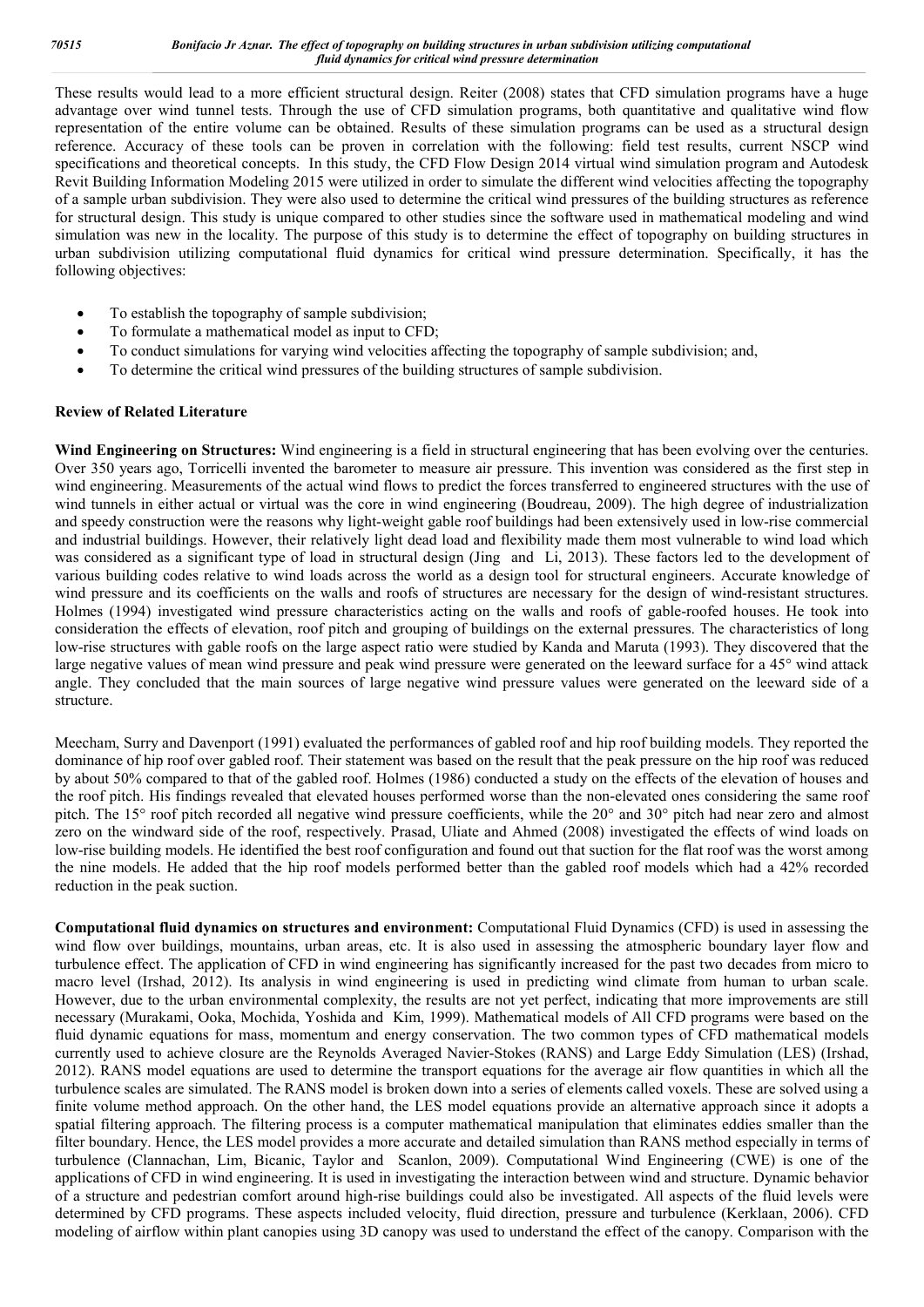wind tunnel results was presented by Endalew et al. (2009). In their study, they found that the simulation result was congruent with the average longitudinal velocity measurements having 92% minimum accuracy. The main disadvantage was that the flow problems being solved were based on theoretical models rather than on actual flow data as compared to full-scale wind tunnel models of rooftop wind flows. Araujo, de Alencar Valenca, Asibor and Rosas (2012) simulated wind flow fields around an urban environment. The objective of this simulation was to evaluate the significant impact of buildings on the wind flow patterns and power production for the current generation of wind turbines or wind mills. The roughness, topography and volumetry of buildings were considered in the simulation of the urban environment. Results showed that the simulation identified zones for potential wind sources which were not detected in classical wind atlas. Wakes, Maegli, Dickinson and Hilton (2009) studied the numerical modeling of wind flow over a complex topography for land planning purposes. This research established the numerical simulation techniques which can be used for predictive purposes. Mohotti, Mendis and Ngo (2014) studied the application of CFD in predicting the wind loads on tall buildings.

They stated that the rapid growth of CFD programs over the last few decades enabled engineers and designers to simulate wind behavior and predict wind loads on buildings, and becomes necessary especially at the preliminary design stage. CFD application for the analysis of complex urban environments was greatly improved with the increased Central Processing Unit power or memory. An accurate CFD simulation is dependent on the quality and complexity of the computational grid or mesh. A Geographic Information System (GIS) data of an urban environment can be transferred to this computational grid and utilized for simulation (Labovsky and Jelemensky, 2013). Ahmad, Muzzammil and Zaheer (2011) conducted numerical simulation of wind loads on low buildings. The simulation of the environment involved the full-scale Reynolds number, boundary layer and turbulence properties. He compared the wind loading effect of the flat roof and pitched roof using both wind simulation and wind tunnel test. Results showed that there is a fair agreement between the wind simulation and wind tunnel test on buildings. It also showed that the numerical simulation of wind loads hold a great potential in extending codes for wind loads.

Montazeri and Blocken (2013) studied on the CFD simulation of wind-induced pressure coefficients on buildings with and without balconies. Their study presented a systematic evaluation of 3D steady Reynolds Averaged Navier Stokes (RANS) CFD. It was conducted in order to predict the wind pressure distributions on the windward and leeward surfaces of a medium-rise building with and without balconies. Findings revealed that RANS, can accurately reproduce the wind pressure distribution across the windward face of the building with the average deviations from the wind tunnel measurements of 12% and 10% for the building with and without balconies, respectively. Computational evaluation of wind loads on buildings were studied by Dagnew and Bitsuamlak (2012). They reviewed the CFD numerical evaluation of wind loads on buildings. They also reported the advantages of LES over RANS and hybrid RANS-LES over LES. They added that LES based simulations seem suitable for wind load evaluation and that the numerical and experimental wind load evaluation on buildings were in good agreements on the mean values. Wind tunnel simulations were employed by Lee, Park and Kang (2009). They utilized these simulations in evaluating the wind environment around a tested residential area located near industrial complexes.

They reported that in the upper region, the velocity fluctuations increased and in the near surface layer the wind speed decreased due to the presence of hills and high rise structures around the simulated area. Hang, Sandberg and Li (2009) studied the effect of urban morphology on wind condition in idealized city models. These includes round, square and long rectangular city model with a developed steady flow region along the main street. They also found that a weaker wind was observed in the street of the square city model than that observed in the round city model. Meanwhile, a steady horizontal flow along the street with an approximate fully developed region was observed in the long rectangular city model. Computational Wind Engineering (CWE) over the years had grown to a strongly established field in wind engineering practice, education and research. It was used daily by thousands of practitioners, instructors and researchers around the world (Assaad, 2015). CFD Flow Design is widely recognized as a simple CFD, due to its less setup options and interoperability with other autodesk softwares, such as: revit and autocad 3ds max. It is also commonly used in analyzing external wind pressure that serves as a good reference in calculating external wind loads for structural design purposes (Autodeskcfd-fd, 2015). Broekhuizen (2016) compared the 2D and 3D simulation using CFD Flow Design. He observed that 3D simulation provided a more accurate result compared to 2D simulation due to its environmental complexity. He also found out that the quality of the simulation could be set from 50% to 400%, wherein higher resolution means a more detailed and accurate but slower simulation. Autodeskcfd-fd (2015) reported that the quality of the simulation depended on the simulation resolution. The lower the resolution the faster but less detailed and less accurate was the simulation. On the other hand, the higher the resolution the slower but the more detailed and more accurate was the simulation. Autodeskcfd-fd (2015) also added that the simulation resolution was dependent upon the Random Access Memory (RAM) resources of a computer. The higher the RAM the higher was the simulation resolution. This study is aimed to use the Computational Fluid Dynamics (CFD) Flow Design virtual wind simulation. This will be used for the mathematical and building models subjected to different wind velocities affecting the topography of a sample subdivision. It also aimed to determine the critical wind pressure of the structures as reference/basis for structural design, particularly in roofing.

**Significance of the study:** Through this study, engineers and designers would be able to use a wind simulation software that considered all wind load effects, most especially, topography. This would be applicable to any type of structure. Moreover, it would minimize the time and cost involved in the project. The output of this study can be used by a structural engineer as parameter in designing building structures located at Cabantian, Davao city. The result of this study can also be used as reference for future researches involving wind simulation in other places in Mindanao along the coastal areas especially in the Pacific Ocean.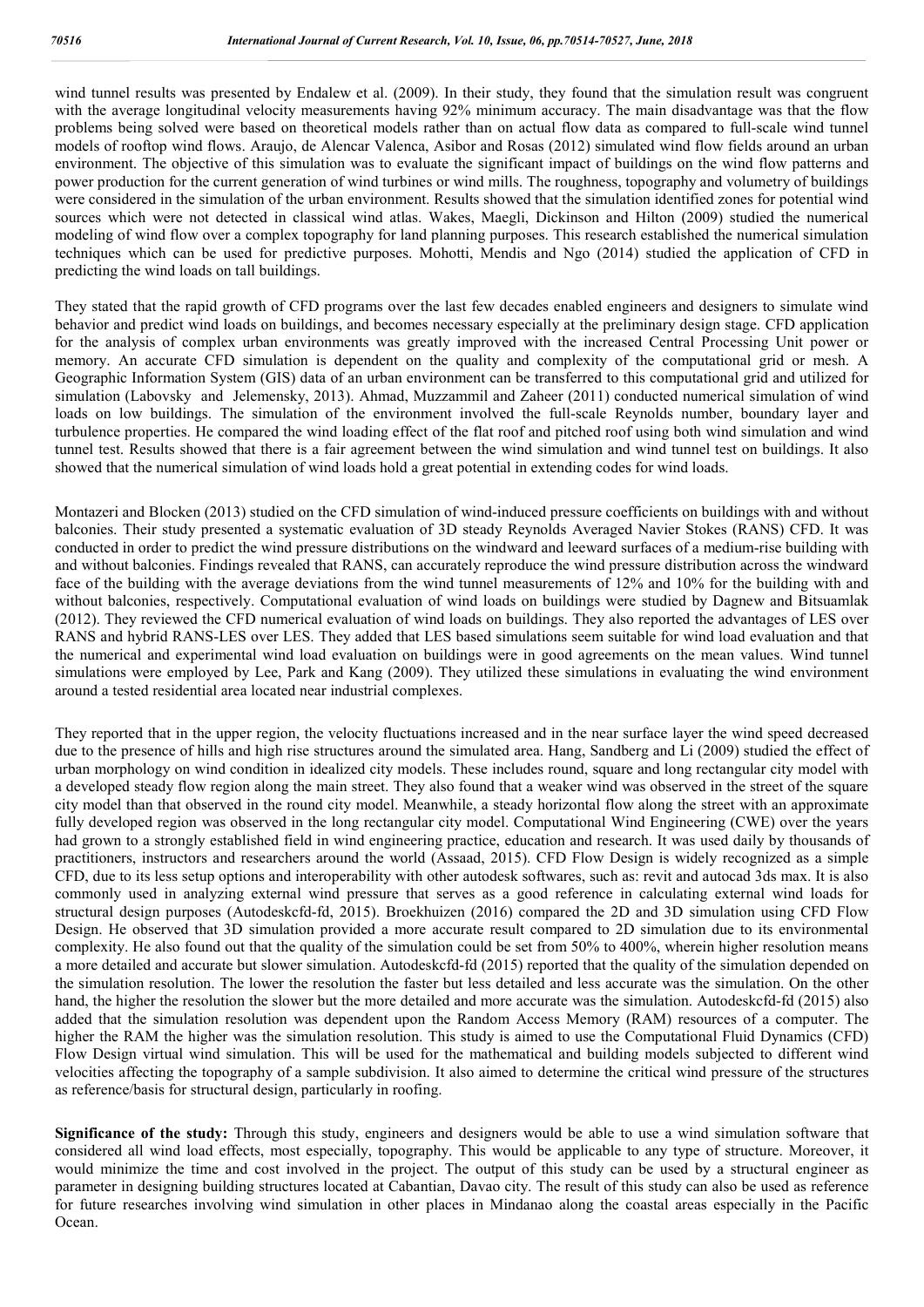## **METHODS**

**Research Design:** This research is a modeling and simulation study. A simulation study involves the following key stages namely: conceptual model, computer model, solutions/understanding and Improvement in the real world. A conceptual model is a model description which is to be developed in a computer software. A computer model is the simulation model enforced which in this case is the wind simulation software. Solutions/understanding is derived from the results of the experiment. Lastly, improvement in the real world is acquired from implementing the solutions formed (Robinson, 2004). Prior to this study, the topography of sample subdivision, mathematical model and velocity profiles as input to simulation and critical wind pressures of the structures should be established. The simulation process took a total of 60 hours with 12 hours per wind velocity profile simulation in order to arrive at the most accurate results. The results are then presented in tables and figures.

**Research Locale:** The research locale of the urban subdivision was at Deca Homes Cabantian, Davao City, Philippines. The maps were based from Google map and Google Earth Pro. These maps were utilized as input data for the simulation.

**Data Collection:** The data collection for each specific objective were explained thoroughly in the paragraphs below.

**Topography of sample subdivision:** A Computer-Aided Design (CAD) model with reference to Google Earth Pro was used in order to come-up with the topography of Deca Homes Cabantian, Davao City.

**Mathematical model as input to CFD:** The sample building models together with the distances between the buildings and their surroundings were also derived using Computer-Aided Design (CAD). The mathematical model of the Computational Fluid Dynamics (CFD) Flow Design was based on the Fluid Dynamic equation: Reynolds Averaged Navier-Stokes (RANS) and Large Eddy Simulation (LES), which accounted for the turbulence model just like a traditional CFD application (Clannachan *et al.,*  2009). After a thorough study, the fluid dynamic equation was improved to the low Mach number assumption to decompose the pressure. Mach One (1) is equal to the speed of sound (343.2m/s).

Mach numbers less than 0.3 (103m/s) are assumed to have incompressible flows whereas Mach numbers greater than 0.3 requires the consideration of compressible analysis for accurate solutions (Autodeskcfd, 2016). Incompressible flows uses a pressure correction equation based on the work of Patankar and Spalding (1972). These researchers developed the initial implementation of the SIMPLE (Semi Implicit Method for Pressure Linked Equations) algorithm. The SIMPLE algorithm method starts with the initial pressure values  $P<sup>n</sup>$  derived from the simulation. The researcher then determined the mass flow rate at the element faces using the Rhie-Chow interpolation to compute a momentum satisfying mass flow rate field  $\frac{1}{m}$  \*. Using the new mass flow rates, the pressure correction equation was assembled and solved to obtain a pressure correction field *P'*. Finally, the researcher obtained the

collocated pressure correction using the equation:  $P c^* = P c^n + P c$  where  $P c^*$  is the collocated pressure correction,  $P c^n$  is the simulated initial guess for pressure cell or center and *Pc'* is the pressure correction (Moukalled *et al.,* 2016).

**Varying wind velocities affecting the topography of sample subdivision:** The velocity profiles entered and applied were adapted from the American Society of Civil Engineers (ASCE) / National Structural Code of the Philippines (NSCP) wind specifications, such as: 150kph (41.67m/s), 200kph (55.56m/s) and 250kph (69.44m/s), respectively. Furthermore, wind speeds of 300kph (83.33m/s) and 350kph (97.22m/s) were added by the researcher to consider the velocity of super typhoons like Pablo and Yolanda.

**Critical wind pressures of the building structures of sample subdivision:** The maximum positive and negative wind pressures of the building structures were generated by the Autodesk Computational Fluid Dynamics (CFD) Flow Design simulation software. The critical wind pressures were also obtained using CFD Flow Design.

**Research Tools:** The research tools used in the study were the Autodesk Revit Building Information Modeling 2015 and the Autodesk Computational Fluid Dynamics (CFD) Flow Design 2014 Simulation software. These programs were utilized since it has both the topographic-building modeling and wind simulation capabilities. Moreover, these softwares are user friendly due to their convenient user interface compared with other simulation programs.

## **RESULTS**

**Topography of Sample Subdivision:** In this study a Computer-Aided Design (CAD) model of the topography of Deca Homes, Cabantian, Davao City was made with reference to Google Earth Pro. The approximate area of the sample subdivision is 11.5 hectares or 115000 square meters  $(m^2)$ . In the south view of the topography, the maximum elevation on the right side is 8 meters followed by intervals of 6 meters, 4 meters and 2 meters, respectively. On the left side, the maximum elevation is 8 meters followed by intervals of 6.4 meters, 4.8 meters, 3.2 meters and 1.6 meters, respectively. Contour intervals of 40 meters was applied on each respective elevation intervals.

The datum/reference at elevation 0 meter was taken at the 25 meter part of the topography as shown in Figure 1. Figure 1 shows the area of topography and contour intervals of sample urban subdivision. The approximate area of topography of the sample urban subdivision is 11.5 hectares. Contour intervals of 40 meters was applied on each respective elevation intervals on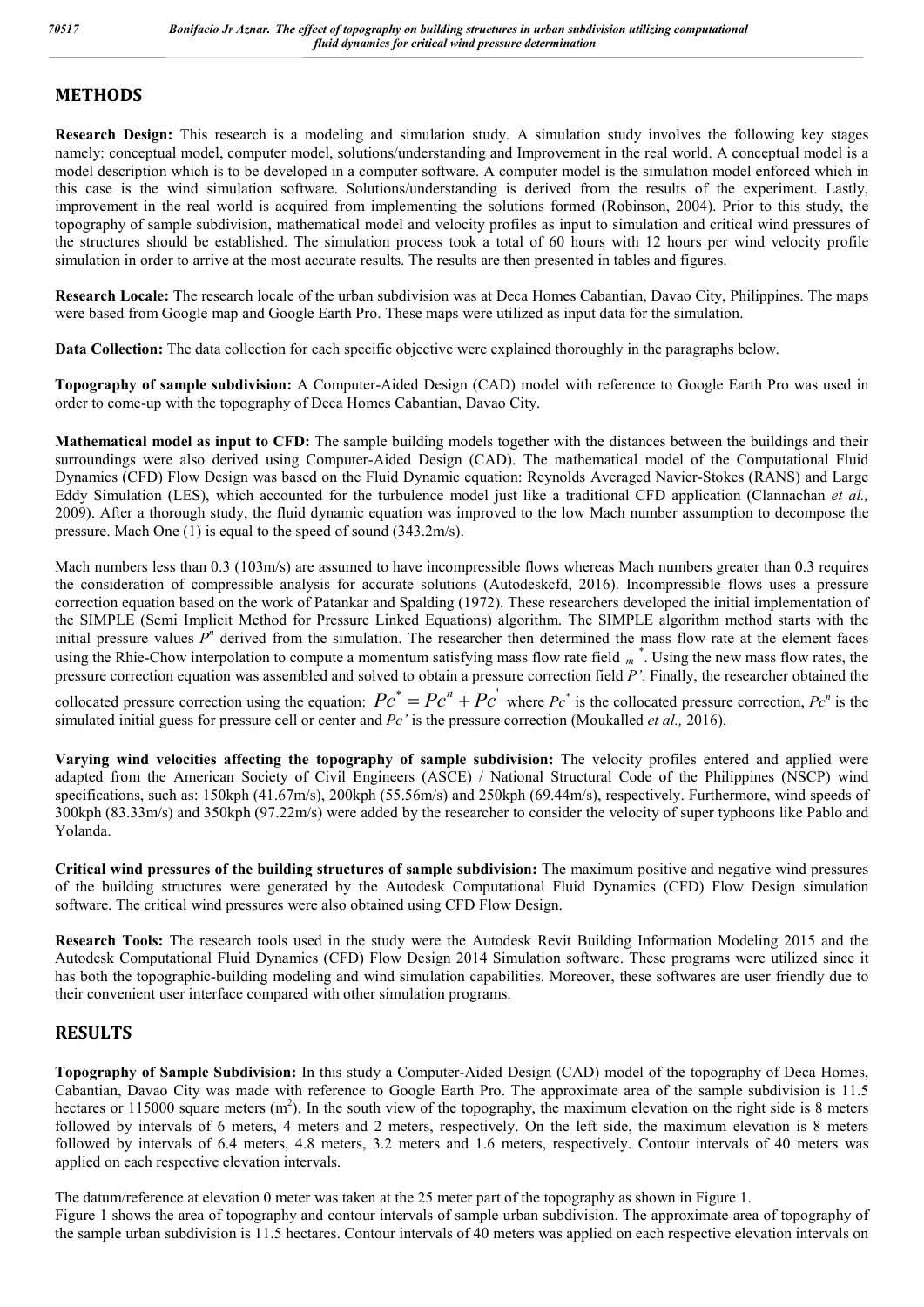the east (right) and west(left) sides of the topography. The datum/reference elevation at 0 meter was taken at the 25 meter part of the topography were the drainage and the two main parallel roads of the subdivision was located.



**Figure 1. Area of Topography and Contour Intervals of Sample Urban Subdivision**

**Mathematical Model as Input to CFD:** The mathematical model as input to CFD was derived from the Navier Stokes equation in three dimensional Cartesian coordinates followed by the discretization with respect to volume and surface integration and then by numerical methods using finite volume method for the pressure correction equation.

The Navier Stokes equation in three dimensional Cartesian coordinates is given by

$$
\rho \frac{\partial u}{\partial t} + \rho u \frac{\partial u}{\partial x} + \rho v \frac{\partial u}{\partial y} + \rho w \frac{\partial u}{\partial z} = -\frac{\partial P}{\partial x} + \mu \left[ \frac{\partial^2 u}{\partial x^2} + \frac{\partial^2 u}{\partial y^2} + \frac{\partial^2 u}{\partial z^2} \right]
$$
(3.1)

$$
\rho \frac{\partial v}{\partial t} + \rho u \frac{\partial v}{\partial x} + \rho v \frac{\partial v}{\partial y} + \rho w \frac{\partial v}{\partial z} = -\frac{\partial P}{\partial y} + \mu \left[ \frac{\partial^2 v}{\partial x^2} + \frac{\partial^2 v}{\partial y^2} + \frac{\partial^2 v}{\partial z^2} \right]
$$
(3.2)

$$
\rho \frac{\partial w}{\partial t} + \rho u \frac{\partial w}{\partial x} + \rho v \frac{\partial w}{\partial y} + \rho w \frac{\partial w}{\partial z} = -\frac{\partial P}{\partial z} + \mu \left[ \frac{\partial^2 w}{\partial x^2} + \frac{\partial^2 w}{\partial y^2} + \frac{\partial^2 w}{\partial z^2} \right]
$$
(3.3)

where:

$$
\rho \frac{\partial u}{\partial t}, \rho \frac{\partial v}{\partial t}, \rho \frac{\partial w}{\partial t}
$$
 are the local acceleration along x, y and z axes, respectively

$$
\rho u \frac{\partial u}{\partial x} + \rho v \frac{\partial u}{\partial y} + \rho w \frac{\partial u}{\partial z}, \rho u \frac{\partial v}{\partial x} + \rho v \frac{\partial v}{\partial y} + \rho w \frac{\partial v}{\partial z}, \rho u \frac{\partial w}{\partial x} + \rho v \frac{\partial w}{\partial y} + \rho w \frac{\partial w}{\partial z}
$$

are the convection along x, y and z axes, respectively

$$
-\frac{\partial P}{\partial x}, -\frac{\partial P}{\partial y}, -\frac{\partial P}{\partial z}
$$

are the piezometric pressure gradient along x, y and z axes, respectively

$$
\mu \left[ \frac{\partial^2 u}{\partial x^2} + \frac{\partial^2 u}{\partial y^2} + \frac{\partial^2 u}{\partial z^2} \right], \mu \left[ \frac{\partial^2 v}{\partial x^2} + \frac{\partial^2 v}{\partial y^2} + \frac{\partial^2 v}{\partial z^2} \right], \mu \left[ \frac{\partial^2 w}{\partial x^2} + \frac{\partial^2 w}{\partial y^2} + \frac{\partial^2 w}{\partial z^2} \right]
$$

are the viscous terms along x, y and z axes, respectively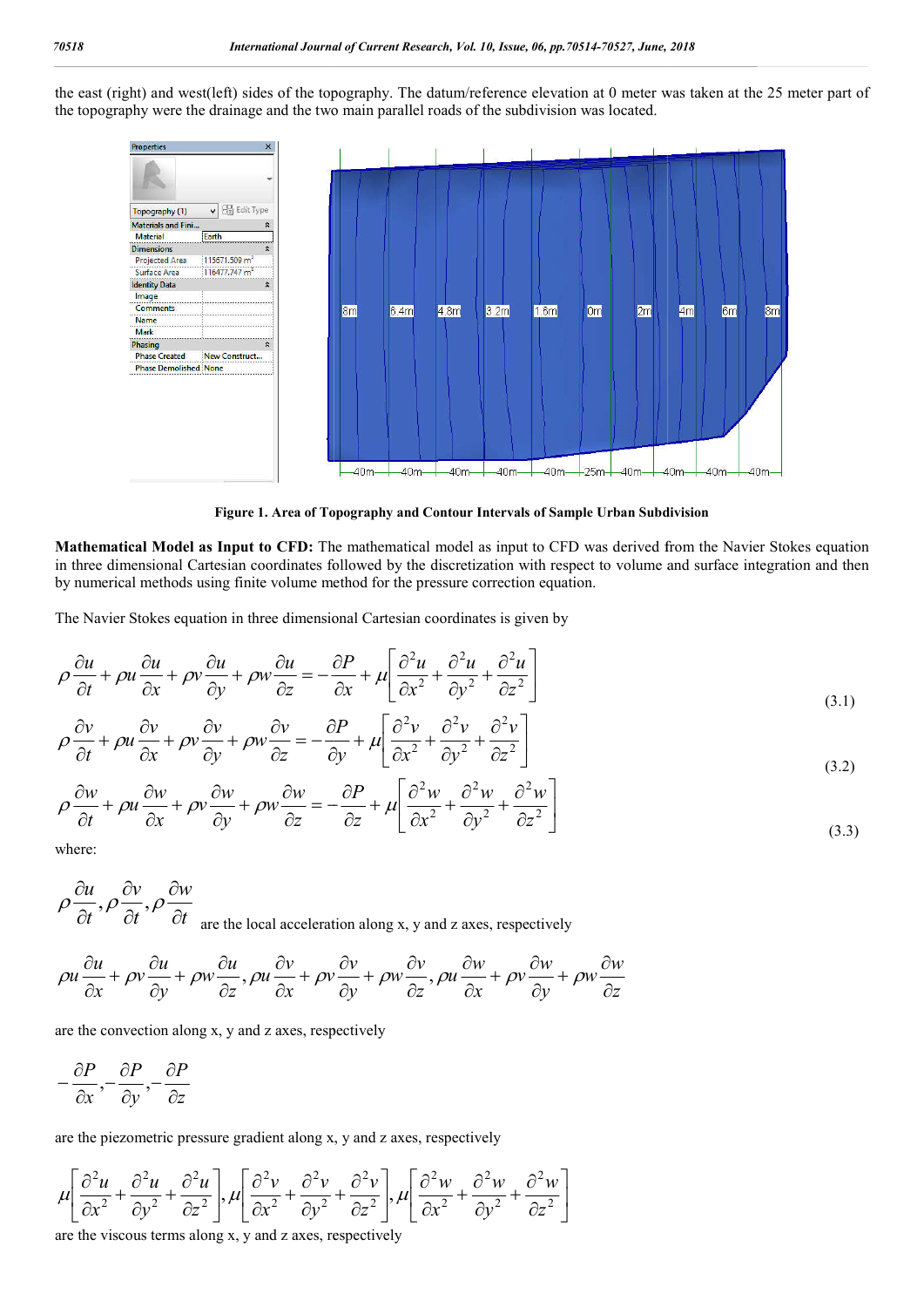The Continuity equation in three dimensional Cartesian coordinates is given by

$$
\frac{\partial \rho}{\partial t} + \frac{\partial (\rho u)}{\partial x} + \frac{\partial (\rho v)}{\partial y} + \frac{\partial (\rho w)}{\partial z} = 0
$$
\n
$$
\frac{\partial \rho}{\partial t} + \nabla \bullet (\rho v) = 0
$$
\n(3.4)

where in Cartesian coordinates, the vector operator nabla (del),  $\nabla$ , is defined as

$$
\nabla = \frac{\partial}{\partial x} i + \frac{\partial}{\partial y} j + \frac{\partial}{\partial z} k
$$

The continuity equation is a partial differential equation form of the continuity condition. This represents an unsteady, threedimensional mass conservation at a point in a compressible fluid. This infinitesimally small aspect of the element is why the equation is directly obtained in this form. Solving general flows requires an algorithm that can deal with the pressure-velocity coupling. The classical segregated SIMPLE (Semi Implicit Method for Pressure Linked Equations) algorithm of Patankar and Spalding (1972) was used to iteratively solve the Navier-Stokes equations. The Navier-Stokes equations was reformulated in terms of a momentum and a pressure equation, which are then discretized and solved sequentially. The pressure equation is constructed by combining the semi-discretized momentum and continuity equations.

For steady and incompressible flows, the simplified continuity and momentum equations becomes

$$
\frac{\partial(\rho u)}{\partial x} + \frac{\partial(\rho v)}{\partial y} + \frac{\partial(\rho w)}{\partial z} = 0
$$
\n(3.6)

$$
\frac{\partial(\rho uu)}{\partial x} + \frac{\partial(\rho vv)}{\partial y} + \frac{\partial(\rho ww)}{\partial z} = \frac{\partial}{\partial x}\left(\mu \frac{\partial u}{\partial x}\right) + \frac{\partial}{\partial y}\left(\mu \frac{\partial v}{\partial y}\right) + \frac{\partial}{\partial z}\left(\mu \frac{\partial w}{\partial z}\right) - \frac{\partial P}{\partial x} - \frac{\partial P}{\partial y} - \frac{\partial P}{\partial z}
$$
(3.7)

Figure 2 shows the top and side views of a building taken from the sample subdivision and is used to derive the pressure correction equation for the three dimensional Cartesian grid.



**Figure 2. Top and Side View of a Structure**

The discretization of momentum equation starts with volume integration and is shown as

$$
\int_{V_c} \frac{\partial(\rho uu)}{\partial x} dV + \int_{V_c} \frac{\partial(\rho vv)}{\partial y} dV \int_{V_c} \frac{\partial(\rho ww)}{\partial z} dV = \int_{V_c} \frac{\partial}{\partial x} \left( \mu \frac{\partial u}{\partial x} \right) dV + \int_{V_c} \frac{\partial}{\partial y} \left( \mu \frac{\partial v}{\partial y} \right) dV
$$

$$
+ \int_{V_c} \frac{\partial}{\partial z} \left( \mu \frac{\partial w}{\partial z} \right) dV - \int_{V_c} \frac{\partial P}{\partial x} dV - \int_{V_c} \frac{\partial P}{\partial y} dV - \int_{V_c} \frac{\partial P}{\partial z} dV
$$
(3.8)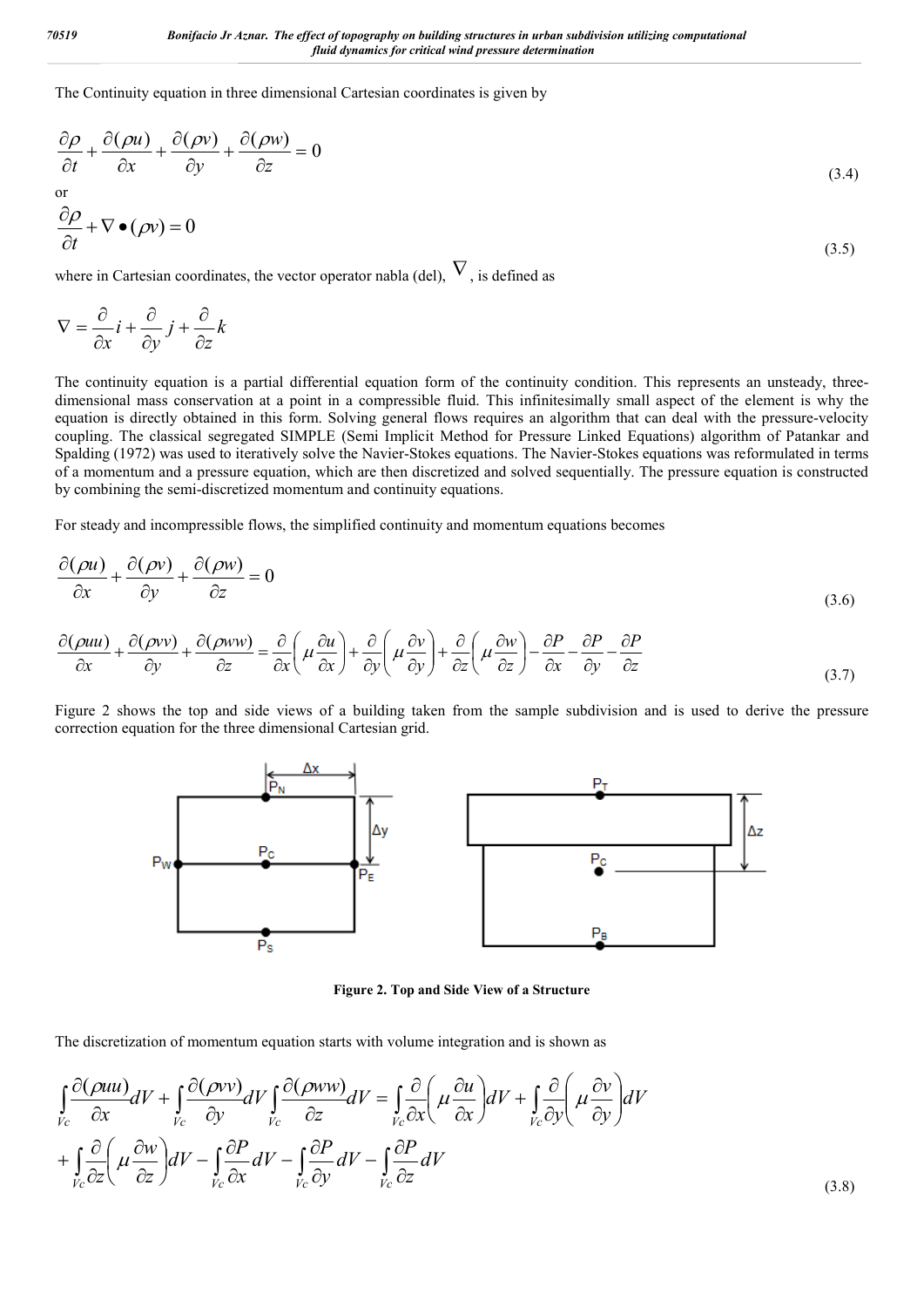Volume integrals of the convection and diffusion terms are then transformed into surface integrals by invoking the divergence theorem to give

$$
\int_{\partial V_c} (\rho uu) dydz + \int_{\partial V_c} (\rho vv) dxdz + \int_{\partial V_c} (\rho ww) dxdy = \int_{\partial V_c} \left( \mu \frac{\partial u}{\partial x} \right) dydz + \int_{\partial V_c} \left( \mu \frac{\partial v}{\partial y} \right) dxdz \n+ \int_{\partial V_c} \left( \mu \frac{\partial w}{\partial z} \right) dxdy - \int_{V_c} \frac{\partial P}{\partial x} dV - \int_{V_c} \frac{\partial P}{\partial y} dV - \int_{V_c} \frac{\partial P}{\partial z} dV
$$
\n(3.9)

Representing the surface integrals by summation of fluxes over the faces of the element, and using a single Gaussian point for the face integrals, the semi-discretized forms of the three dimensional sides of Equation 3.9 becomes

$$
\begin{split}\n(\rho u \Delta y \Delta z)_{e} u_{e} - (\rho u \Delta y \Delta z)_{w} u_{w} + (\rho v \Delta x \Delta z)_{n} u_{n} - (\rho v \Delta x \Delta z)_{s} u_{s} + (\rho w \Delta x \Delta y)_{t} u_{t} \\
-(\rho w \Delta x \Delta y)_{b} u_{b} &= \left(\mu \frac{\partial u}{\partial x} \Delta y \Delta z\right)_{e} + \left(\mu \frac{\partial v}{\partial y} \Delta x \Delta z\right)_{n} + \left(\mu \frac{\partial w}{\partial z} \Delta x \Delta y\right)_{t} - \left(\mu \frac{\partial u}{\partial x} \Delta y \Delta z\right)_{w} \\
-\left(\mu \frac{\partial v}{\partial y} \Delta x \Delta z\right)_{s} - \left(\mu \frac{\partial w}{\partial z} \Delta x \Delta y\right)_{b} - \int \frac{\partial P}{\partial x} dV - \int \frac{\partial P}{\partial y} dV - \int \frac{\partial P}{\partial z} dV\n\end{split}
$$
\n(3.10)

Equation (3.10) can be simplified as

$$
m_{e} u_{e} + m_{w} u_{w} + m_{n} u_{n} + m_{s} u_{s} + m_{t} u_{t} + m_{b} u_{b} - \left[ \left( \mu \frac{\partial u}{\partial x} \Delta y \Delta z \right)_{e} - \left( \mu \frac{\partial u}{\partial x} \Delta y \Delta z \right)_{w} \right]
$$

$$
- \left[ \left( \mu \frac{\partial v}{\partial y} \Delta x \Delta z \right)_{n} - \left( \mu \frac{\partial v}{\partial y} \Delta x \Delta z \right)_{s} \right] - \left[ \left( \mu \frac{\partial w}{\partial z} \Delta x \Delta y \right)_{t} - \left( \mu \frac{\partial w}{\partial z} \Delta x \Delta y \right)_{b} \right] = -\int \frac{\partial P}{\partial x} dV
$$

$$
- \int \frac{\partial P}{\partial y} dV - \int \frac{\partial P}{\partial z} dV
$$
(3.11)

The discretization of the continuity equation starts from the simplified continuity equation and integrating over element C to give

$$
\int_{V_c} \frac{\partial(\rho u)}{\partial x} dV + \int_{V_c} \frac{\partial(\rho v)}{\partial y} dV + \int_{V_c} \frac{\partial(\rho w)}{\partial z} dV = 0
$$
\n(3.12)

Using the divergence theorem to transform to give volume integral into a surface integral and then into summation of fluxes over the faces of the element, the discrete form of the continuity equation is obtained as

$$
(\rho u \Delta y \Delta z)_e - (\rho u \Delta y \Delta z)_w + (\rho v \Delta x \Delta z)_n - (\rho v \Delta x \Delta z)_s + (\rho w \Delta x \Delta y)_t - (\rho w \Delta x \Delta y)_b = 0
$$
\nor\n
$$
(3.13)
$$

$$
m_e + m_w + m_n + m_s + m_t + m_b = 0
$$
\n(3.14)

The discretization of the pressure term can be accomplished by transforming the pressure gradient term of the volume integral into a surface integral as shown as

$$
\int_{V_c} \frac{\partial P}{\partial x} dV + \int_{V_c} \frac{\partial P}{\partial y} dV + \int_{V_c} \frac{\partial P}{\partial z} dV = \int_{\partial V_c} Pdydz + \int_{\partial V_c} Pdxdz + \int_{\partial V_c} Pdxdy
$$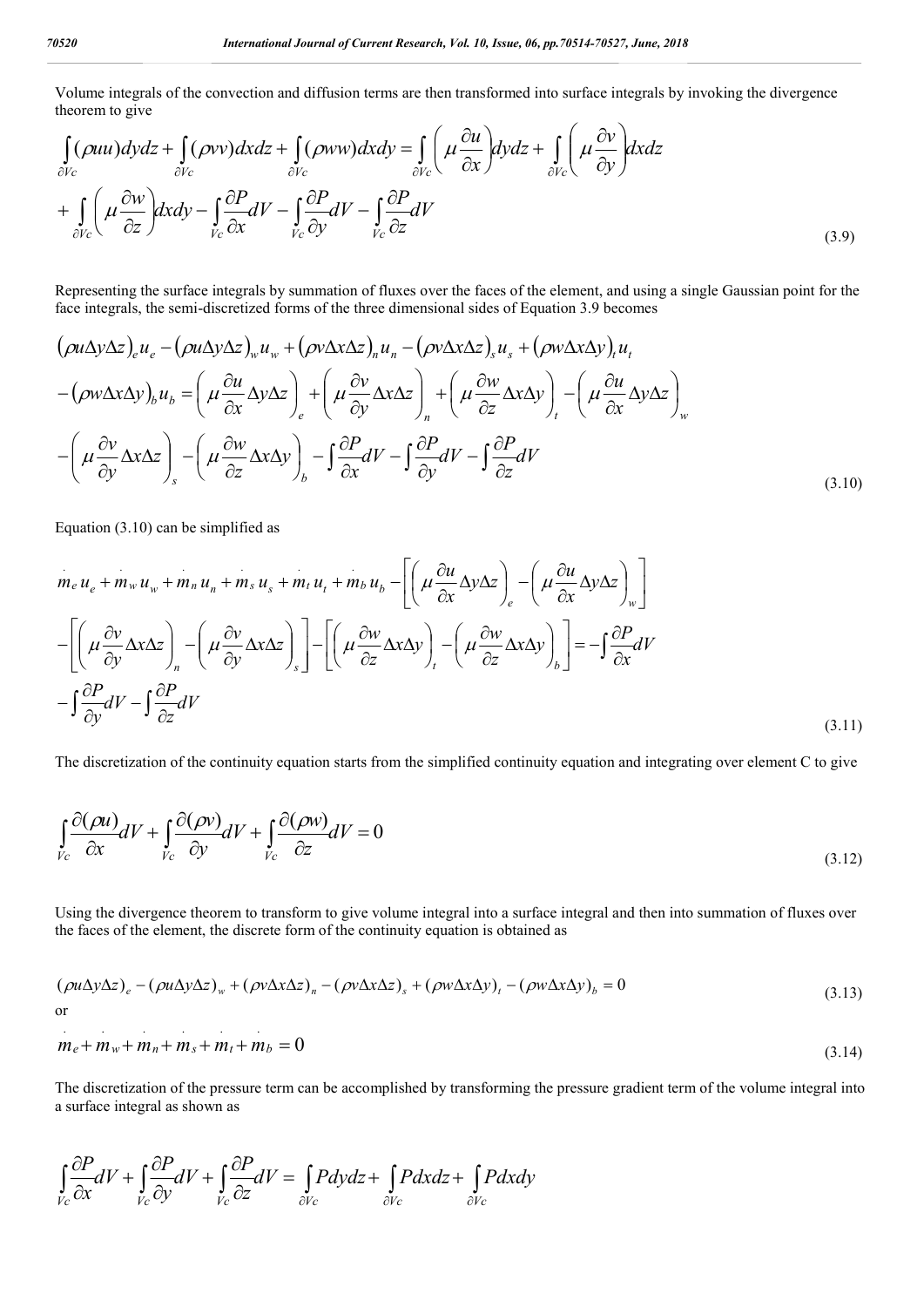$$
\int_{V_c} \frac{\partial P}{\partial x} dV + \int_{V_c} \frac{\partial P}{\partial y} dV + \int_{V_c} \frac{\partial P}{\partial z} dV = (P \Delta y \Delta z)_e - (P \Delta y \Delta z)_w + (P \Delta x \Delta z)_n - (P \Delta x \Delta z)_s \n+ (P \Delta x \Delta y)_t - (P \Delta x \Delta y)_b \n\int_{V_c} \frac{\partial P}{\partial x} dV + \int_{V_c} \frac{\partial P}{\partial y} dV + \int_{V_c} \frac{\partial P}{\partial z} dV = (P_e - P_w) \Delta y \Delta z + (P_n - P_s) \Delta x \Delta z + (P_t - P_b) \Delta x \Delta y \n\int_{V_c} \frac{\partial P}{\partial x} dV + \int_{V_c} \frac{\partial P}{\partial y} dV + \int_{V_c} \frac{\partial P}{\partial z} dV = (P_e - P_w) \frac{V_c}{\Delta x} + (P_n - P_s) \frac{V_c}{\Delta y} + (P_t - P_b) \frac{V_c}{\Delta z}
$$
\n(3.15)

Applying linear interpolation profile for the variation of pressure as shown gives

$$
\int_{V_c} \frac{\partial P}{\partial x} dV + \int_{V_c} \frac{\partial P}{\partial y} dV + \int_{V_c} \frac{\partial P}{\partial z} dV = \left[ \frac{1}{2} (P_e + P_c) - \frac{1}{2} (P_c + P_w) \right] \frac{V_c}{\Delta x} + \left[ \frac{1}{2} (P_n + P_c) - \frac{1}{2} (P_c + P_s) \right] \frac{V_c}{\Delta y}
$$
\n
$$
+ \left[ \frac{1}{2} (P_t + P_c) - \frac{1}{2} (P_c + P_b) \right] \frac{V_c}{\Delta z}
$$
\n
$$
\int_{V_c} \frac{\partial P}{\partial x} dV + \int_{V_c} \frac{\partial P}{\partial y} dV + \int_{V_c} \frac{\partial P}{\partial z} dV = \frac{(P_e - P_w)V_c}{2\Delta x} + \frac{(P_n - P_s)V_c}{2\Delta y} + \frac{(P_t - P_b)V_c}{2\Delta z}
$$
\n
$$
\int_{V_c} \frac{\partial P}{\partial x} dV + \int_{V_c} \frac{\partial P}{\partial y} dV + \int_{V_c} \frac{\partial P}{\partial z} dV = \frac{V_c}{2} \left[ \frac{P_e - P_w}{\Delta x} + \frac{P_n - P_s}{\Delta y} + \frac{P_t - P_b}{\Delta z} \right]
$$
\n(3.16)

The Pressure Correction Equation The derivations are based on the work of Patankar and Spalding (1972), who developed the initial implementation of the SIMPLE (Semi Implicit Method for Pressure Linked Equations) algorithm. The SIMPLE algorithm starts with the continuity and momentum equations as derived earlier and then proceeds by providing initial guess for the velocity and pressure fields.

The pressure correction equation is given by

$$
P^* = P^n + P' \tag{3.17}
$$

where  $P^*$  is the collocated pressure correction, Pn is the simulated initial guess for pressure cell and P' is the pressure correction. The mass flow rate at cell faces correction is given by

$$
(m_e^* + m_e^+) + (m_w^* + m_w^+) + (m_n^* + m_n^+) + (m_s^* + m_s^+) + (m_t^* + m_t^+) + (m_b^* + m_b^+) = 0
$$
  

$$
m_e^+ + m_w^+ + m_n^+ + m_s^+ + m_t^+ + m_b^+ = -m_e^* - m_w^* - m_n^* - m_s^* - m_t^* - m_b^* \tag{3.18}
$$

where the mass flow rates and mass flow rate corrections at an element faces are

$$
m_e = (\rho u \Delta y \Delta z)_e, m_w = -(\rho u \Delta y \Delta z)_w, m_n = (\rho v \Delta x \Delta z)_n, m_s = -(\rho v \Delta x \Delta z)_s,
$$

$$
m_t = (\rho w \Delta x \Delta y)_t, m_b = -(\rho w \Delta x \Delta y)_b
$$

and

$$
m_e' = (\rho u' \Delta y \Delta z)_e, m_w' = -(\rho u' \Delta y \Delta z)_w, m_n' = (\rho v' \Delta x \Delta z)_n, m_s' = -(\rho v' \Delta x \Delta z)_s,
$$
  

$$
m_t' = (\rho w' \Delta x \Delta y)_t, m_b' = -(\rho w' \Delta x \Delta y)_b
$$

so that the simplified form of equation 3.18 can be written as

$$
-(m_e^* + m_w^* + m_n^* + m_s^* + m_t^* + m_b^*) = (\rho u^* \Delta y \Delta z)_e - (\rho u^* \Delta y \Delta z)_w
$$
  
+  $(\rho v^* \Delta x \Delta z)_n - (\rho v^* \Delta x \Delta z)_s + (\rho w^* \Delta x \Delta y)_t - (\rho w^* \Delta x \Delta y)_b$  (3.19)

The pressure correction equation in three dimensional grid taken from the top and side views of the three dimensional domain as shown in Figure 2, where the u, v and w velocity components are stored at the (e,w),  $(n,s)$  and (t,b) element faces, is given by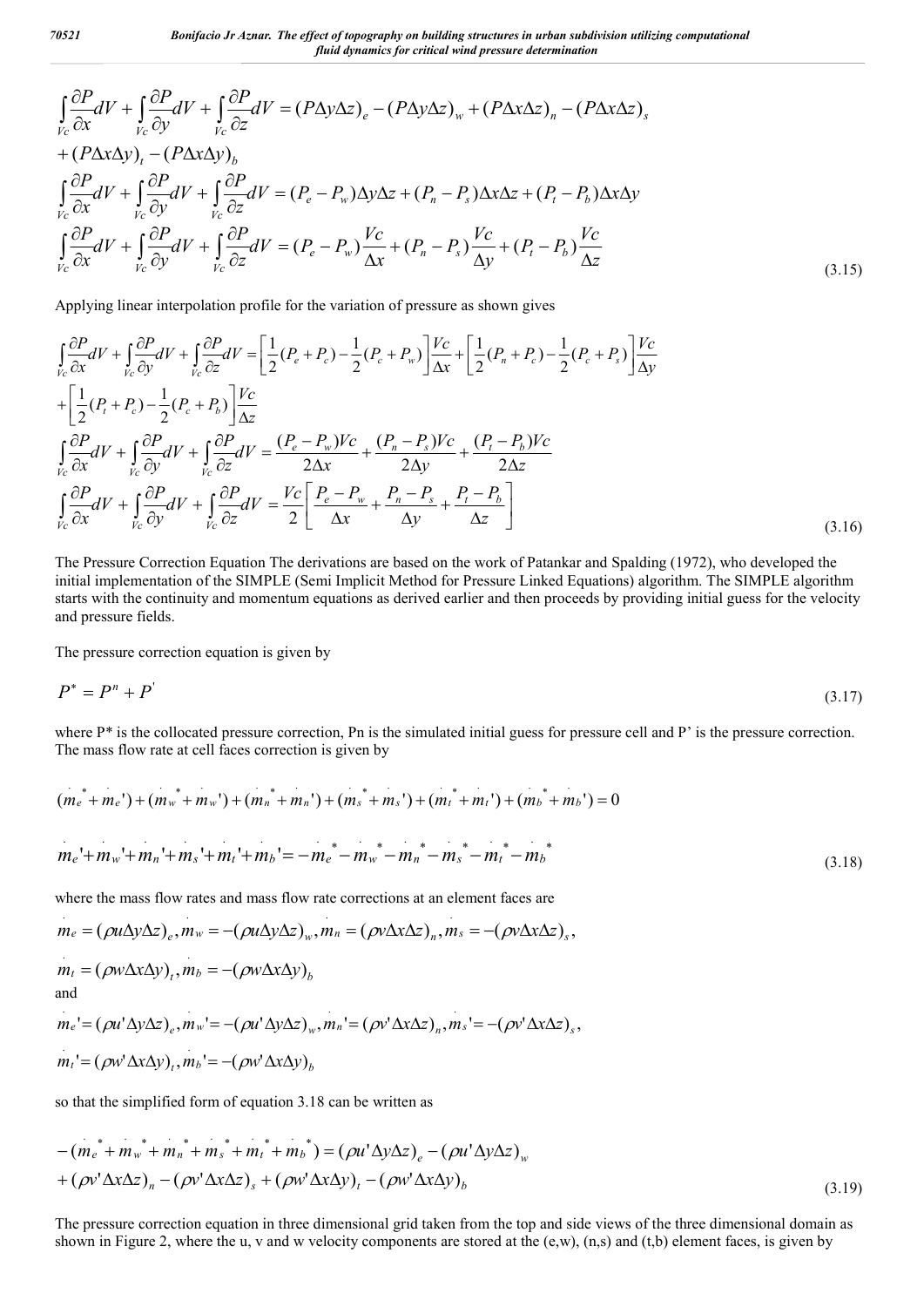$$
a_C^{P'}P'_C + a_E^{P'}P'_E + a_W^{P'}P'_W + a_N^{P'}P'_N + a_S^{P'}P'_S + a_T^{P'}P'_T + a_B^{P'}P'_B = b_C^{P'} \tag{3.20}
$$

where

$$
a_E^{P'} = -(\rho D^{\mu} \Delta y \Delta z)_e, a_W^{P'} = -(\rho D^{\mu} \Delta y \Delta z)_w, a_N^{P'} = -(\rho D^{\nu} \Delta x \Delta z)_n, a_S^{P'} = -(\rho D^{\nu} \Delta x \Delta z)_s,
$$
  
\n
$$
a_T^{P'} = -(\rho D^{\nu} \Delta x \Delta y)_t, a_B^{P'} = -(\rho D^{\nu} \Delta x \Delta y)_b
$$
  
\n
$$
a_C^{P'} = -a_E^{P'} + a_W^{P'} + a_N^{P'} + a_S^{P'} + a_T^{P'} + a_B^{P'})
$$
  
\n
$$
b_C^{P'} = -(m_e^* + m_w^* + m_n^* + m_s^* + m_t^* + m_b^*)
$$

The sample building structures which are made up of gabled roofs with dimensions of 8 meters as the width, 10 meters as the length and 3 meters as the height were subjected to a roof angle of 20°. The mathematical model equation of the Autodesk Computational Fluid Dynamics (CFD) Flow Design uses the low Mach number assumption to decompose the pressure. Incompressible flows are assumed for all simulated velocity profiles since the Mach numbers for each velocity profile were found out to be less than 0.3 (103m/s) as shown in Table 1.

CFD Flow Design simulation model was based on the Reynolds Averaged Navier-Stokes (RANS) and Large Eddy Simulation (LES) which accounted for the turbulence model as shown in Figure 4.

Table 1 shows the simulated velocity profiles and their equivalent Mach numbers. Since the equivalent Mach numbers of all velocity profiles are less than 0.3, the air flow is assumed to be incompressible. Wind velocities with equivalent Mach numbers greater than 0.3, compressible effects are becoming more influential and must be considered for accurate solutions.

| Velocity |       | Mach number                                      |
|----------|-------|--------------------------------------------------|
| (kph)    | (m/s) | $0.3V_{(m/s)}$<br>$Mn_i$<br>$=$<br>$103_{(m/s)}$ |
| 150      | 41.67 | 0.121                                            |
| 200      | 55.56 | 0.162                                            |
| 250      | 69.44 | 0.202                                            |
| 300      | 83.33 | 0.243                                            |
| 350      | 97.22 | 0.283                                            |

#### **Table 1.Velocity Profiles with their Equivalent Mach Numbers**

**Critical Wind Pressures of the Building Structures of Sample Subdivision:** The maximum positive and negative wind pressures (0.827,-1.222; 1.662,-2.293; 2.539,-3.558; 4.099,-5.087; 5.132,-6.766) kPa were obtained from 180° south wind attack angle and their respective velocities as shown in Table 2. The sign convention of the wind pressure indicates the direction of wind on the surface of the building model: positive value indicates the wind pressure acting towards the surface and negative value indicates the wind pressure acting away from the surface. The respective critical wind pressures, wind direction and wind velocities are shown in Figures 3 to 4. Wind pressures at different wind velocities are shown in Table 2. The Simulated and theoretical absolute maximum wind pressure results are shown in Table 3. Table 2 shows the simulated results of wind pressures subjected to different wind velocities. Pressure points were shown to provide information regarding the positive (windward) and negative (leeward) wind pressures affecting the surface of the building models. The maximum negative wind pressures were evidently higher than the maximum positive wind pressures. At various wind velocities, maximum positive and negative wind pressures occur at pressure points 1 and 7.

| <b>Table 2. Wind Pressures at Different Wind Velocities</b> |  |
|-------------------------------------------------------------|--|
|-------------------------------------------------------------|--|

| Wind Velocity (kph) | Pressure Points (kPa) |       |       |          |          |          |          |
|---------------------|-----------------------|-------|-------|----------|----------|----------|----------|
|                     |                       |       |       |          |          |          |          |
| 150                 | 0.827                 | 0.485 | 0.144 | $-0.198$ | $-0.539$ | $-0.881$ | $-1.222$ |
| 200                 | 1.662                 | 1.003 | 0.344 | $-0.315$ | $-0.974$ | $-1.633$ | $-2.293$ |
| 250                 | 2.539                 | .523  | 0.507 | $-0.509$ | $-1.526$ | $-2.542$ | $-3.558$ |
| 300                 | 4.099                 | 2.568 | 1.037 | $-0.494$ | $-2.025$ | $-3.556$ | $-5.087$ |
| 350                 | 5.132                 | 3.149 | .166  | $-0.817$ | $-2.800$ | $-4.783$ | $-6.766$ |

Table 3 shows the comparison of the absolute maximum value of the simulated and theoretical wind pressures at various wind velocities. It is shown that the simulated pressures are comparatively higher than the reference theoretical pressures since the simulated pressure varies with respect to the structure's position, location and elevation, while the theoretical pressure is taken as uniform throughout the entire sample subdivision. The simulated wind pressures were based on the pressure point 7.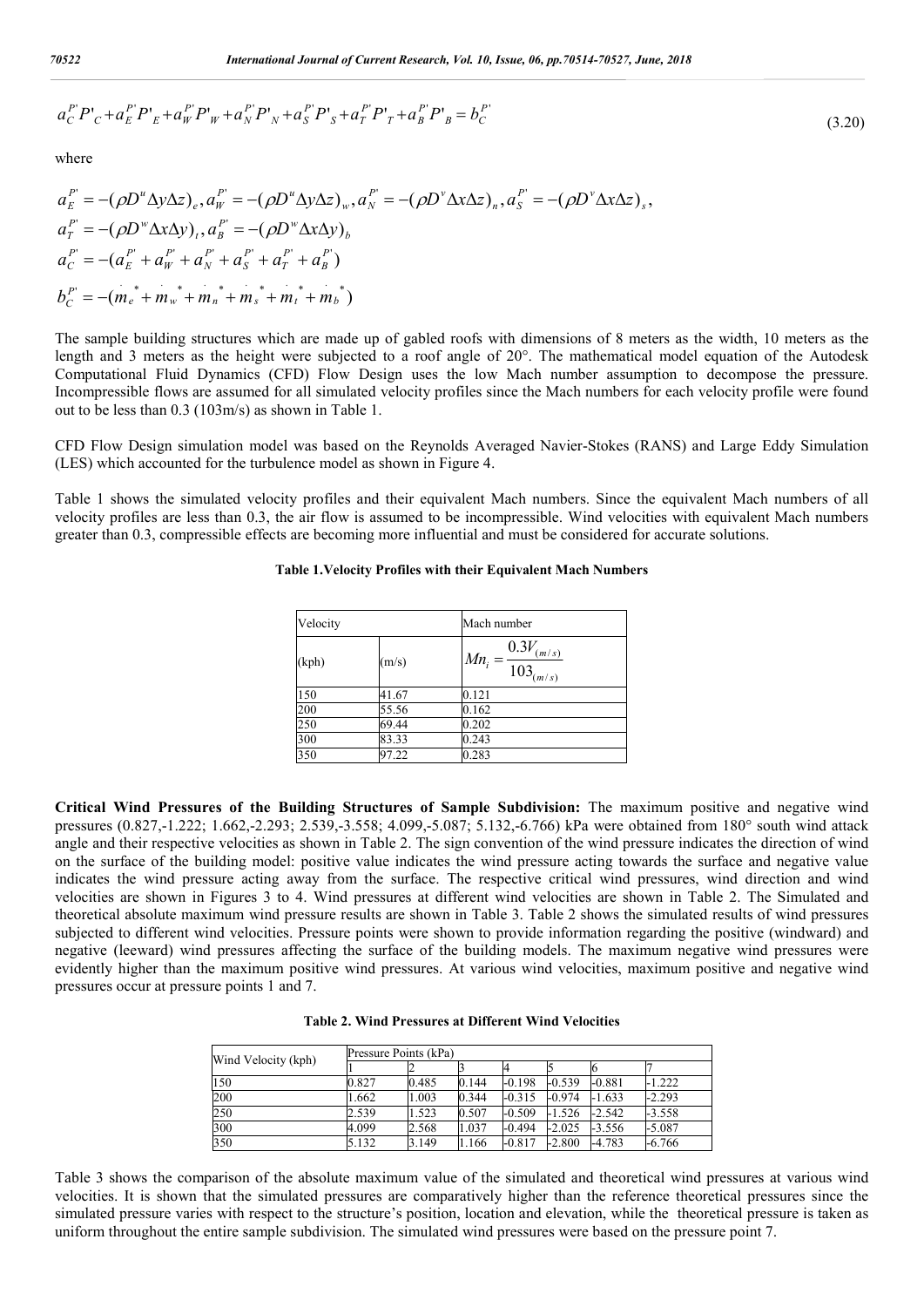| $Velocity(V)$ (kph) | Simulated pressure (kPa) | Theoretical pressure $\rho = 0.0000473V^2$ (kPa) |
|---------------------|--------------------------|--------------------------------------------------|
| 150                 | .222                     | 1.064                                            |
| 200                 | 2.293                    | 1.892                                            |
| 250                 | 3.558                    | 2.956                                            |
| 300                 | 5.087                    | 4.257                                            |
| 350                 | 6.766                    | 5.794                                            |

#### **Table 3.Simulated and Theoretical Wind Pressure with Respect to Wind Velocities**

Figure 3 shows the wind direction taken from south (180°) attack angle with a wind velocity of 97.22m/s (350kph) applied at the urban subdivision. The critical positive and negative wind pressures obtained were 5.132kPa and -6.766kPa, respectively. The lower wind pressures as indicated by red-orange color are mostly located at the center/lower and plain portion of the urban subdivision. The maximum positive and negative wind pressures as indicated by yellow and blue color are mostly located at the sides/upper and elevated portion of the urban subdivision especially at the south direction where the wind originates. Turbulence of the air flow was reduced when it passes through a wall boundary.



**Figure 3. Wind direction from south (180°), wind velocity of 97.22m/s (350kph) and critical wind pressures**

Figure 4 shows the enlarged top view with pressure points and contour intervals of simulated urban subdivision. Pressure point 1 is named as the maximum positive wind pressure and denoted as Pmax+, while pressure point 7 is named as the maximum negative wind pressure and denoted as Pmax-. These maximum wind pressures are commonly located at the upper left and right portion of the subdivision. Pressure points 2 to 7 are called as the intermediate pressure points and are commonly located at the center and lower portions of the subdivision. These intermediate pressure points are denoted as P2, P3, P4, P5 and P6, respectively.

**Topography of sample subdivision:** Topography in terms of elevation of the subdivision is considered in this study, the elevated houses (situated from either left side or right side of the topographic view of the urban subdivision) as shown in Figure 4 have higher recorded wind pressures compared to those which are situated on the non-elevated areas (situated at the center of the topographic view of the urban subdivision) as shown in Figure 4. The turbulence of the airflow reduced when it passes through a boundary (wall, roof, tree and the like). These findings conform with the results of Holmes (1986) on the investigation of the effects of the elevation of houses and the roof pitch. Furthermore, the results of this study also agree with the findings of Lee *et al.* (2009) which state that the velocity fluctuations in the upper region increases and the wind speed decreases in the near surface layer.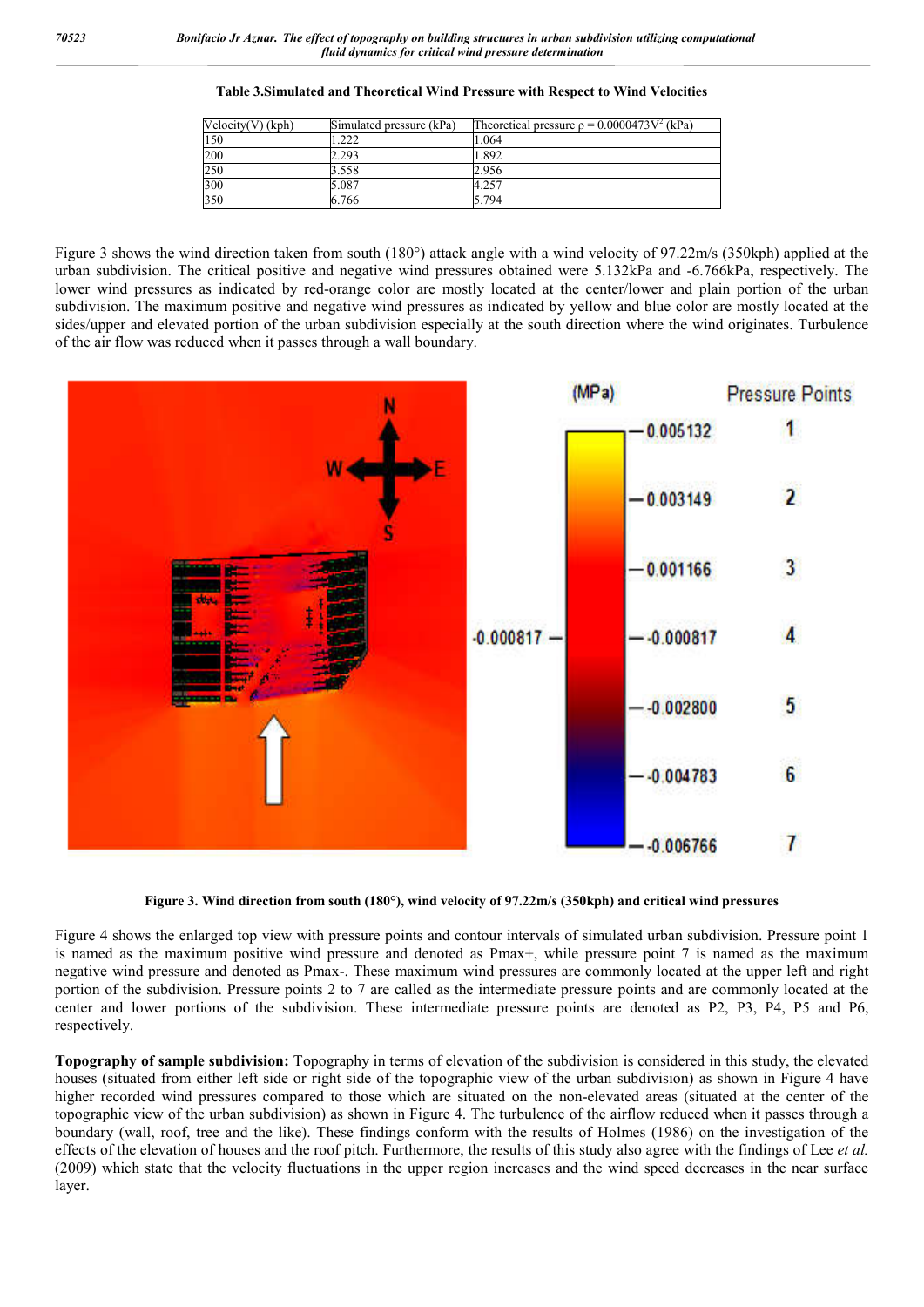

**Figure 4. Enlarged Top View with Pressure Points and Contour Intervals of Simulated Urban Subdivision**

#### **Mathematical model as input to CFD**

The mathematical model equation as input to Computational Fluid Dynamics (CFD) Flow Design was based on the Reynolds Averaged Navier Stokes (RANS) and Large Eddy Simulation (LES) for the turbulence model and the low Mach number assumption (Mach numbers less than 0.3 or 103m/s) to decompose the fluid dynamic equation (Boussinesq approximation) into a simpler equation. Incompressible flows for the collocated pressure and velocity correction was based on the SIMPLE (Semi Implicit Method for Pressure Linked Equations) algorithm. The SIMPLE algorithm method uses the initial pressure values derived from the wind simulation and the Rhie-Chow interpolation to solve for the pressure correction and the collocated pressure correction as shown and discussed.

These findings conforms with the study of Montazeri and Blocken (2013), who stated that RANS can accurately reproduce the wind pressure distribution especially across the windward face of the building. Gable roof buildings were used in the low-rise urban subdivision. The researcher chose this type of roofing since it is commonly used in urban subdivisions. Since gable roofs are prone to strong wind destruction, there is a need to have a complete structural analysis and design on dead, live and wind loads. This is in consonance with the study of Jing and Li (2013), who described that gable roofs are light-weight and flexible which make them most liable to wind load that is considered as a significant type of load in structural design.

#### **Varying wind velocities affecting the topography of sample subdivision**

Wind velocities of 150kph, 200kph and 250kph are standard values according to the American Society of Civil Engineers (ASCE)/National Structural Code of the Philippines (NSCP) wind load specifications. The researcher added wind velocities of 300kph and 350kph to consider the wind velocities of super typhoons. These high wind speeds are not yet included in the ASCE/NSCP, but were used by the researcher to investigate the effect of such velocities on the sample urban subdivision.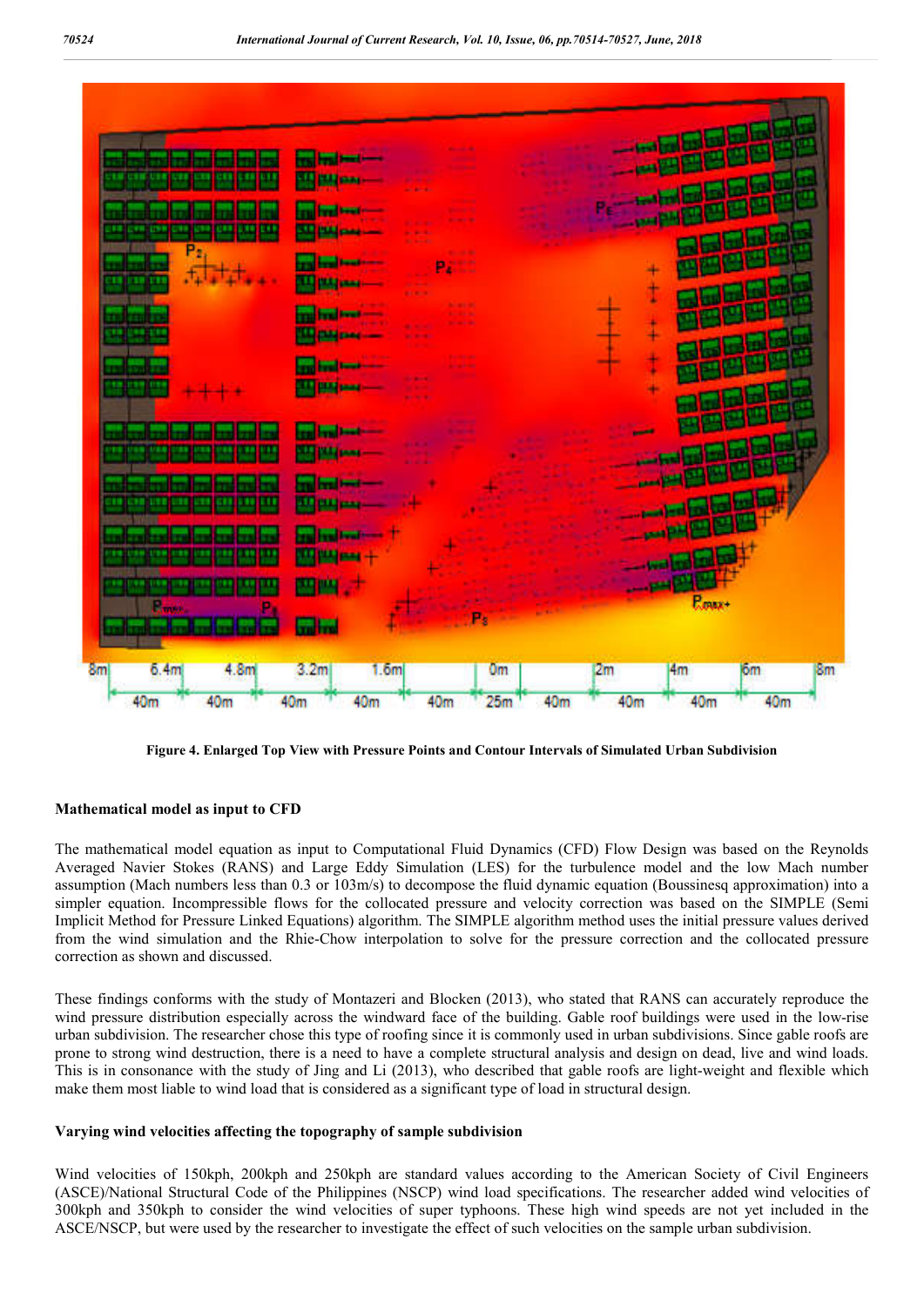Irshad (2012) made use of Computational Fluid Dynamics (CFD) in assessing wind flow over buildings and urban areas. Kerklaan (2006) stated that CFD is used in investigating the interaction between wind and structure. He also stated that CFD programs determines all aspects of the fluid levels which includes velocity, fluid direction, pressure and turbulence. Their observation validates the use of CFD in the present study.

### **Critical wind pressures of the building Structures of sample subdivision**

After hours of simulation, the maximum wind pressures were obtained. As the velocity profile and elevation of the topography increases, the simulated pressure also increases. As shown in Table 3, the simulated absolute maximum pressures at different velocities have values which are comparable to the theoretical pressure based on the Duchemin's formula,  $p=0.0000473V^2$ . The simulation resolution value was set to 200% to ensure a slower but a more accurate simulation. Both Autodeskcfd-fd (2015) and Broekhuizen (2016) found that the quality of simulation results is based on the simulation resolution, wherein higher resolution means a more detailed and accurate but slower simulation. Their findings support the results of this study. Autodesk CFD Flow Design provides a simple virtual wind tunnel since it is easy to setup and has few options as stated by Broekhuizen (2016). In addition, CFD Flow Design is interoperable with other auto desk software such as revit, 3ds max and autocad architecture. The findings of Broekhuizen (2016) and the researcher's observations support the use of CFD Flow Design as a tool in determining critical wind velocity and critical wind pressure.

### **Conclusion**

Topography in terms of elevation showed that the recorded wind pressure of the elevated houses are higher than those situated on the non-elevated areas. The turbulence of the airflow reduced when it passes through a boundary (wall, roof, tree and the like). The mathematical model as input to Computational Fluid Dynamics (CFD) Flow Design was based on the Reynolds Averaged Navier-Stokes (RANS) and Large Eddy Simulation (LES) for the turbulence model and the low Mach number assumption to decompose the pressure. Since gable roofs are light weight and flexible, they are liable to wind load and thus require a complete structural analysis and design on dead, live and wind loads.

High wind speeds, which are not yet included in the National Structural Code of the Philippines (NSCP), were used to investigate the effect of these wind velocities on the sample subdivision. As the velocity profile and elevation of the topography increases, the simulated pressure also increases. The simulated pressures at different velocities have values which are comparable to the theoretical pressure based on the Duchemin's formula. The simulated pressure results are higher than the minimum/reference theoretical pressure in which higher values indicate a more conservative/safe structural design. The higher the simulation resolution, the more detailed and accurate are the results.

### **Recommendation**

Based on the results of this study, the following are recommended: that the wind pressure data can be used by a structural engineer as input data in designing building structures located at Cabantian, Davao City; that the wind pressure data obtained from the simulation shall be compared against the wind pressure equation of the National Structural Code of the Philippines (NSCP) 2015 for further validation of the results; that the Computational Fluid Dynamics (CFD) Flow Design may be used to analyze external wind pressures around high rise buildings and any other type of land topography for future studies as cited by Lee et al (2009) and Irshad (2012) but must take into account the wind speed factor to consider the logarithmic wind profile effect as the elevation from a reference point (at sea level) goes higher and higher.

## **REFERENCES**

- Ahmad, S., Muzzammil, M. and Zaheer, I. 2011. Numerical prediction of wind loads on low buildings. Retrieved from https://www.ajol.info/index.php/ijest/article/view/68567
- Araujo, A. M., de Alencar Valenca, D. A., Asibor, A. I. and Rosas, P. A. C. (2012). An approach to simulate wind fields around an urban environment for wind energy application. Retrieved from https://link.springer.com/article/10.1007/s10652-012-9258-z
- Assaad, B. 2015. Wind effect on super-tall buildings using computational fluid dynamics and structural dynamics. Retrieved from https://fau.digital.flvc.org/islandora/object/fau%3A31260/datastream/OBJ/view/Wind\_effect\_on\_supertall buildings using computational fluid dynamics and structural dynamics.pdf
- Autodeskcfd. 2016. Fluid Flow Definitions. Retrieved from https://knowledge.autodesk.com/support/cfd/learnexplore/caas/CloudHelp/cloudhelp/2017/ENU/SimCFD-Learning/files/GUID-4DAF0D6D-F1F4-4E90-A9C8- 5CACB85E79BE-htm.html
- Autodeskcfd-fd. 2015. Simulation. Retrieved from https://knowledge.autodesk.com/support/flow-design/learnexplore/caas/CloudHelp/cloudhelp/ENU/FlowDesign/files/GUID-290D85CF-7A15-463C-A924-4423AEDF6B7Fhtm.html
- Bhandari, N. M., Krishna, P. and Kumar, K. 2011. An explanatory handbook on proposed IS 875 (part3) wind loads on buildings and structures. Retrieved from http://www.iitk.ac.in/nicee/IITK-GSDMA/W06.pdf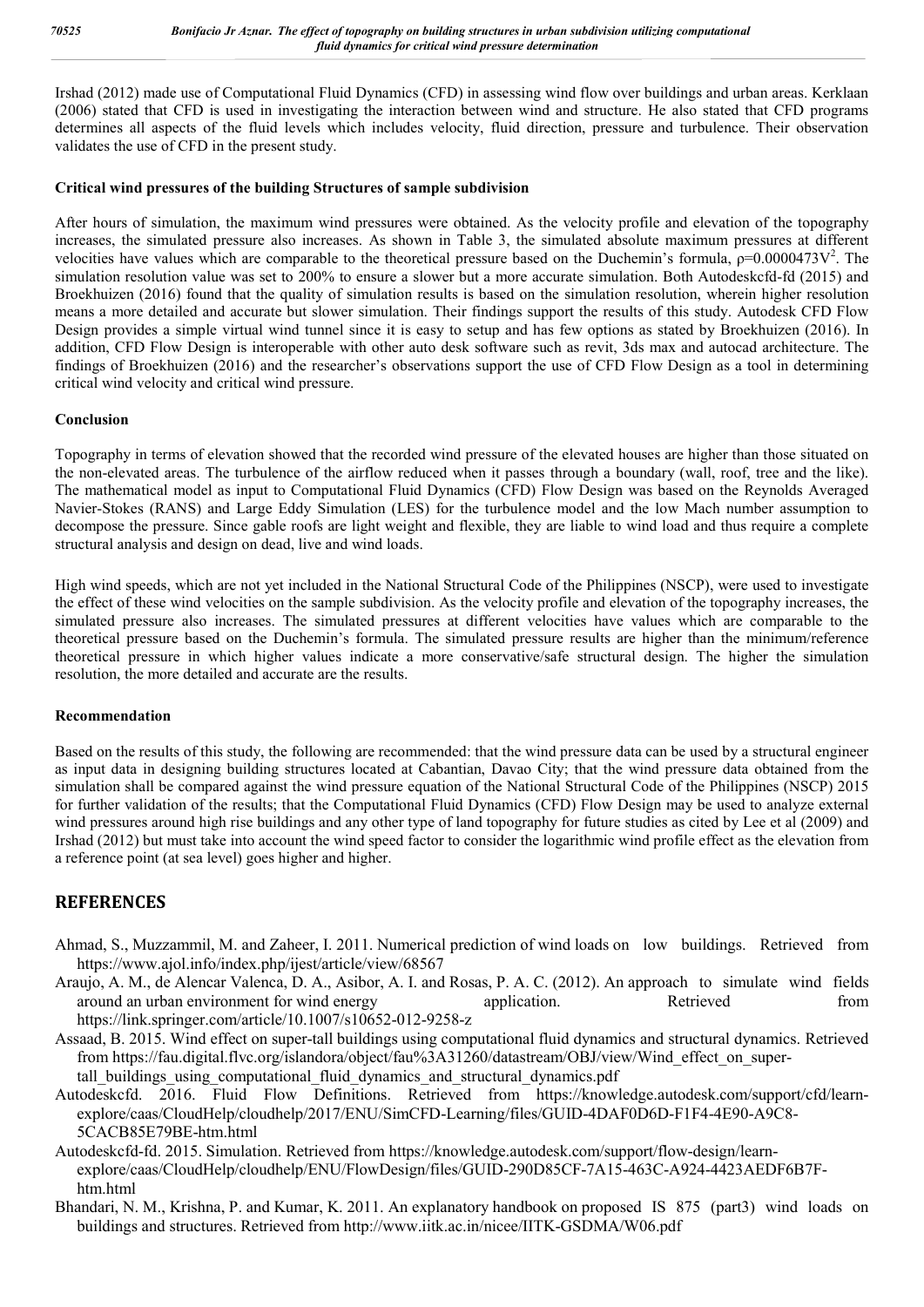- Boudreau, H. S. (2009). Design, construction and testing of an open atmospheric boundary layer wind tunnel. Retrieved from http://www.docdatabase.net/more-169-2009-harold-sherwood-boudreau-iii-david-o-prevatt-1160222.html
- Broekhuizen, I. 2016. Integrating outdoor wind simulation in urban design: A comparative study of simulation tools and their benefits for the design of the LTU campus in Lulea. Retrieved from http://www.diva-portal.org/smash/ get/diva2: 1028220/ FULLTEXT02
- Clannachan, G. H., Lim, J. B. P., Bicanic, N., Taylor, I. and Scanlon, T. J. 2009. Practical application of CFD for wind loading on tall buildings. Retrieved from http://strathprints.strath.ac.uk/13641/1/Scanlon\_TJ\_%26\_Taylor\_IJ\_strathprints - Practical application of CFD for wind loading on tall buildings 18 Nov 09.pdf
- Cui, B. 2007. Wind effects on monosloped and sawtooth roofs. Retrieved from http://tigerprints.clemson.edu/ cgi/viewcontent. cgi?article=1091 and context=all\_dissertations
- Dagnew, A. K. and Bitsuamlak, G. T. 2012. Computational evaluation of wind loads on buildings: a review. Retrieved from https://www.researchgate.net/profile/G\_Bitsuamlak/publication/264178024\_Computational\_evaluation\_of\_wind\_loads on\_buildings\_A\_review/links/55a5fcdc08ae5e82ab1fcdee/Computational-evaluation-of-wind-loads-on-buildings-Areview.pdf
- Endalew, A. M., Hertog, M., Delele, M. A., Baetens, K., Persoons, T., Baelmans, M., Ramon, H., Nicolai, B. M. and Verboven, P. 2009. CFD modeling and wind tunnel validation of airflow through plant canopies using 3D canopy architecture. Retrieved from http://www.sciencedirect.com/science/article/pii/S0142727X08001793
- Gallant, L. 2014. Wind load simulation in autodesk robot structural analysis professional. Retrieved from http://bimandbeam.typepad.com/files/wind-load-simulation-in-autodesk-robot-structural-analysis-professional.pdf
- Hang, J., Sandberg, M. and Li, Y. 2009. Effect of urban morphology on wind condition in idealized city models. Retrieved from

https://www.researchgate.net/publication/248344075\_Effect\_of\_urban\_morphology\_on\_wind\_condition\_in\_idealized\_ci ty models

- Holmes, J. D. 1986. Wind Pressures on Tropical Building Low-Rise Building. J. Wind Eng. Industr. Aerodyn., 1986, 53, No. 1-2, pp. 105–123.
- Holmes, J. D. 1994. Wind pressures on tropical housing. Retrieved from http://www.sciencedirect.com/science/ article/pii/0167610594900213?via%3Dihub
- Irshad, W. 2012. Wind resource assessment: statistical and computational fluid-dynamic analysis. Retrieved from https://www.napier.ac.uk/~/media/worktribe/output-191858/00thesisfinaldraftpdf.ashx
- Jing, X. and Li, Y. 2013. Wind tunnel test for wind pressure distribution on gable roof buildings. Retrieved from https://www.hindawi.com/journals/tswj/2013/396936/
- Kanda, M. and Maruta, E. 1993. Characteristics of fluctuating wind pressure on long low-rise buildings with gable roofs. Retrieved from https://www.researchgate.net /publication/238168100\_Characteristics\_ of\_fluctuating\_wind\_ pressure\_ on long low-rise buildings with gable roofs
- Kerklaan, R. A. G. 2006. Design tools for the virtual wind tunnel: setting up the geometry for CFD calculations. Retrieved from https://repository.tudelft.nl/islandora/object/uuid:b81191e8-d955-4942-9dda-fe36348161e1?collection=education
- Labovsky, J. and Jelemensky, L. 2013. CFD-based atmospheric dispersion modeling in real urban environments. Retrieved from https://link.springer.com/article/10.2478/s11696-013-0388-7
- Lee, S. J., Park, C. W. and Kang, J. H. 2009. Evaluation of wind environment around a residential complex using a PIV velocity field measurement technique. Retrieved from https://link.springer.com/article/10.1007/s10652-009-9133-8
- Meecham, D., Surry, D. and Davenport, A. G. 1991. The Magnitude and Distribution of Wind-Induced Pressures on Hip and Gabled Roofs. Retrieved from http://www.sciencedirect.com/science/article/pii/016761059190046Y?via%3Dihub
- Mohotti, D., Mendis, P. and Ngo, T. 2014. Application of computational fluid dynamics (cfd) in predicting the wind loads on tall buildings - a case study. Retrieved from http://epubs.scu.edu.au/cgi/viewcontent.cgi?article=1168 and context=acmsm23
- Montazeri, H. and Blocken, B. 2013. CFD simulation of wind-induced pressure coefficients on buildings with and without balconies: validation and sensitivity analysis. Retrieved from http://citeseerx.ist.psu.edu/viewdoc /download?doi= 10.1.1.709. 3739 and rep=rep1 and type=pdf
- Moukalled, F., Darwish, M. and Mangani, L. 2016. The Finite Volume Method in Computational Fluid Dynamics: An Advanced Introduction with Open FOAM and Mathlab. Retrieved from http://www.gidropraktikum.narod.ru/Moukalledet-al-FVM-OpenFOAM-Matlab.pdf
- Murakami, S., Ooka, R., Mochida, A., Yoshida, S. and Kim, S. 1999. CFD analysis of wind climate from human scale to urban scale. Retrieved from http://www.sciencedirect.com/science/article/pii/S0167610599000094
- National Disaster Risk Reduction and Management Council. (2014). Effects of Typhoon Haiyan (Yolanda). Retrieved from http://ndrrmc.gov.ph/attachments/article/1329/Update\_on\_Effects\_Typhoon\_YOLANDA\_(Haiyan)\_17APR2014.pdf
- Patankar, S. V. and Spalding, D. B. 1972. A calculation procedure for heat, mass and momentum transfer in threedimensional parabolic flows. Int. J. of Heat and Mass Transfer, Volume 15, Issue 10, October 1972, Pages 1787-1806.
- Prasad, D., Uliate, T. and Ahmed, M. R. 2008. Wind loads on low-rise building models with different roof configurations. Retrieved from https://www.researchgate.net/publication/235337291\_Wind\_Loads\_on\_Low-Rise Building Models with Different Roof Configurations
- Reiter, S. 2008. Validation process for CFD simulations of wind around buildings. Retrievedfrom https://orbi.ulg.ac.be/ bitstream/ 2268/204 00/1/EBE-Reiter.pdf